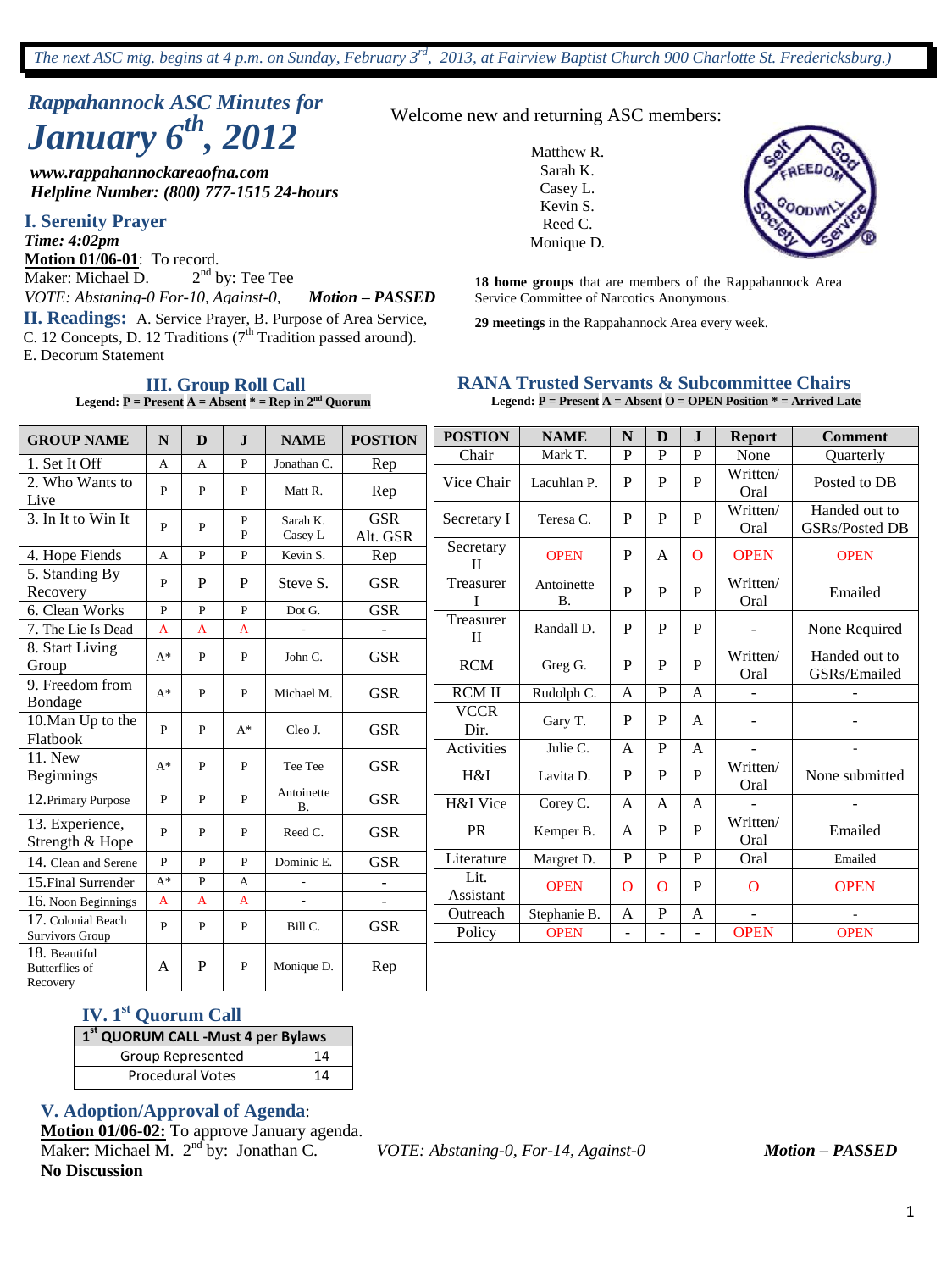### *(***VI. Approval of Minutes**:

**Motion 12/02-03:** To approve December minutes.<br>Maker: UNK 2<sup>nd</sup> by: UKN *VOTE: Abstaning* 

VOTE: Abstaning-7, For-7, Against-0 **Motion –Goes back to for re-vote at Feb. ASC. Discussion:** (Mark T.) *Please read the minutes, it is important.* (Greg G.) *Trusted servant puts a lot of time putting all this information together people.*

# **VII.-XI. Administrative Reports**

**VII. Secretary Report I**: Given by Secretary I, Teresa C.

*Hard copy of report and attachments for Sectary Budget and RANA printing projections handed out to Admin body and GSRs at ASC. Total of 4 pages. Also sent out again in email with Jan. Minutes for re-printing if necessary.* **Discussion:** (Greg G./Mark T.) *Take a little time to digest that report. Let's move the discuss during New Business after Admin and GSR reports.*

**VII. Secretary Report II**: OPEN No Discussion

**VIII. Chair Report**: None given by Chair, Mark T. (Quarterly). No Discussion.

**IX. Vice Chair Report**: Given by Vice Chair, Lauchlan P.

First and foremost I would like to thank the area for entrusting me to the duties of vice chair. This month I was able to get in contact with the necessary members of our meeting space to secure a 2-hour block before area to hold our GSR learning day. This was at the request of our humble RCM team member, Greg. We need to let them know specifically which month we will be holding it so they can make sure we have a space to meet. We had approval for this Sunday but that was obviously too short of notice. When the event is planned I will be here to open the door and also help out if need be.

Other than that I am willing to help out whatever subcommittee needs help, I am not superman but I will do what I can to the best of my ability.

Thank you for allowing me to serve. Love and Respect, Lauchlan P. **Discussion:** (Greg) *We will need the space every month.* (Lauchlan) *Okay, I will call him again.* 

#### **X. Treasurer I Report**: Given by Treasure I, Antoinette B.

Jan. 06, 2013

Good Afternoon Area,

I have worked on the 2013 budget putting it in with the new figures that I have received from the bank statements. I have balanced the check book as wells we are right on track. I have attached the 2012 Budget and the 2013 Budget for us to go over today I have also included the deposit sheet along with the group contribution fund from last Area. We need to pay our rent it was last paid 6/03/12. I was asked by the Secretary to locate where we made a world donation we have not made one since 2011. I have found no record of it in the Area's checkbook. I pray that it is accurate.

I thank Greg, Mark and Teresa for getting together to put a proposed budget together however I had did it in a line item format last Area and was to return to this Area with it in an Excel format which I have done.

I could not find my notes from the last Budget meeting in which I did not include the RCM Teams budget I let it remain the same if that is not correct we can do so today . I found that error and need some assistance making sure I accurate with we did not increase their budget. So I have included your sheets. If we have any questions please feel free to ask.

In Loving Service, Antoinette B Treasurer 1

**Discussion:** (Antoinette B.) *I got my report to the Secretary I for printing too late for her to print it out. She already has my report emailed to her along with the 2013 budget. We could go that if you like as I have it ready for the minutes in excel format if that is appealable to the group. I will bring it up on my laptop and let you know what your on hand money is and what was acquired in literature. Cash on hand is \$4033.45, our literature was \$2100.00, our assets cost a total of \$6,133.45, chair and vice chair remains at \$35, Secretary 1 &2 remains \$240 combined. The only thing I don't know if we are going to expand her budget based on her report. Treasurer is \$35. RCM Team is \$900. Our Rent is \$120. The PO Box is \$124 for 6 months t0 \$240 for 1 year. Our Literature is \$3,000, Literature on hand, I did the best I could on going back on the sheets from the Literature Chair so I just put back in the figure of \$1,600. She can bring me up to speed on what she actually has on hand. PR is \$1,200, H&I has \$350, Activities expanded to \$1,000, Outreach \$300, Ad Hoc Bylaws to \$100, Ad Hoc Budget a \$100, Regional Donation \$280 and by letting you know that we donated \$,280 so far and I just got a receipt from Greg from RANA for \$80 for a Regional Donation. Our World Donation was supposed to be \$120, Our Total Expenses are \$7,939.* Continues to read the budget line break down from 2012 budget, please refer to Jan 2012 Bylaws for figures. Break down of donations given at Dec ASC read. Total Deposit \$773.22 *Did I miss anything?*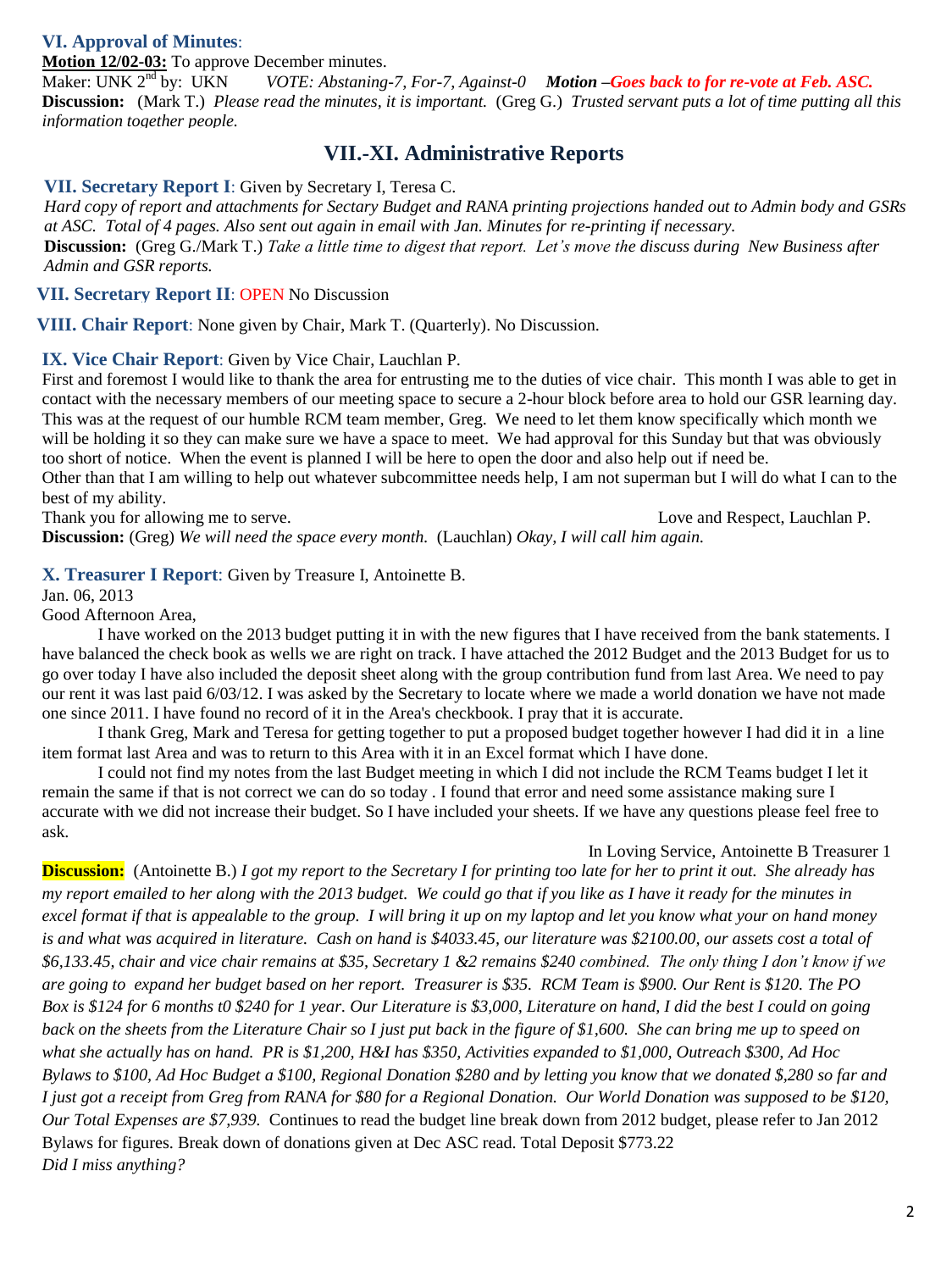# **VII.-XI. Administrative Reports** *(continued)*

#### **X. Treasurer I Report** *(continued)*: Given by Treasure I, Antoinette B.

**Discussion** *(continued):* (Mark T.) *I don't know if you did or not. Do you have the 2013 budget in print?* (Antionette B.) *Yes, I just. I don't have it in print because I got it to her to late. I would have printed it out myself.*

(Teresa C.) *When I opened the email, the attachments they are not excel, what I got was the same word document from last month that was in the December minutes. I did not get the excel sheet you just read of off, so we will have to make sure I get that document.*

(Antoinette B.) *Yes, this is the new one. Do we have to vote on this budget?*

(Mark T.) *I asked the 2013 budget go back to groups at the last area but there was never a motion generated for that, okay. So my bad. But in order for this to be responsibly given to the GSRs to send this back to groups to be voted on it is going to have to be in print. Just in synopsis the budget increase is \$1,048 for 2012 to 2013.*

(Antoinette B.) *The only thing I could is print it out on Monday and make sure each group gets it.*

(Mark T.) *No, we are going to have to discuss that.*

(Antoinette B.) *That is my bad for not sending the new excel budget.*

(Teresa C.) *Even if you had sent the correct attachment I would not have had time to print it for today.*

(Antoinette B.) *That's true, you are correct because I did not get it out until 8 this morning.* 

(Mark T.) *Any questions for the Treasurer?*

(Michael M.) *Did you say the RCM had only turned in a recipt for \$80?*

(Antoinette B.) *They turned a receipt today for \$80. They have turned in all receipts that went to Region. Including gas, all are accounted for and available.* (Michael M.) *Okay, I just misunderstood you then.* 

(Steve S.) *Are we going to be able to get the Treasurer reports in the same 1 page, nice and neat format showing the expenses, donations, deposit with bank deposit slip that the former Treasurer used?*

(Antoinette B.) *As soon as they give my access to the Dropbox. I don't have access currently so I am doing it myself so that is why I do it* INAUDIABLE *The Vice Chair is working on getting me access and I can use Lili's format.* 

(Mark T.) *Antoinette, the Dropbox is not going to help you with that.* (Antoinette B.) *That is the only place where I know where they would be unless someone else can get me the template to use.*

(Teresa C.) *I have emailed them to you, I don't know how many times. Maybe they just didn't come through, but I have emailed them several months back.* (Antoinette B.) *I don't have them.* (Teresa C.) *There are several people that email things to me that do not have access to the Dropbox. I know that you needed it and I am sorry it is not coming through.*  (Antoinette B.) *It's not because I don't have it at all on any attachments that you sent me that. I don't have it going back that you sent me that.* (Teresa C.) *I a pretty sure I sent them, I can go back and count how many times but it's not even worth it.* (Antoinette B.) *Please do and if so can you resend it and I can open it and use that format. Because I have all my emails from gmail and that is the only email I use.* (Teresa C.) *I think the email is broke.*

(Lavita D.) *I'm getting frustrated because this budget is really super important. We keep doing the same little dance every month of number of excuses of why we can't get this or that. I know that people have really tried to reach out to you, now there is 2 of you. I know that one of the requirements is to be computer literate to be able to get us a spreadsheet, so we can be crystal clear on what is going on with the funds. How come we can't seem to get past this? We've been doing this since October. Why couldn't we had printed copies today?* 

(Antoinette B.) *I make no excuse or apologies. I just got on the accounts and now I can give you balances and we just received the statements from the post office box. I don't have the key. We just went to the bank recently, if I am not on the account they can't give me that information. I have everything in an excel format, it just wasn't printed for you. I am sorry I am coming up short, it is no excuse, I make no excuses at all. If I did not receive the attachment than I had to make my own.*  (Lavita D.) *So if somebody could get in the car right now and go to Staples and get us copies we could get the whole thing printed right now so we can have it before we leave out of here.* (Antoinette B.) *We can do that, not a problem.* 

(Mark T.) *Hold on, one at a time. We are not going to do tit for tat and nobody is getting up and printing anything in the middle of an area meeting. Anybody else? Steve and then Greg.*

(Steve S.) *It has been quite a few months to go back and find the beginning and balances for each month to get the check book balance, this is going to be almost impossible to get an accurate account as time goes on.*

(Greg G.) *I would just like to point out a few things as I see them. First - we do have a budget, 2012 budget was sent out as 2013 budget and it was approved so we do have a current budget in place to function. Last month the Treasurer did present a budget to go back to groups for approval. Granted it had some things missing and needs to correct and maybe it is not in the format we want. But we need to communicate that with one another, if the Treasurer gives it to us in one format and the GSRs want another format than we need to say that. There is nothing in the Bylaws that states it has to be in a specific* 

*format. So if that is what GSRs want it has to put in writing and if it is not executed that way then that is a problem. Second – we need to get it printed and all take a look at it at this meeting, obviously not today, but we need to go over it and see that is right. Once we know it is right at the body then we can send it back to groups for approval.* 

*If someone on this body ask for assistance we give it to them. We all need to work in the spirit of unity to get the job done. If you guys want Antoinette to use Lili's format for the report than let's give it to her.*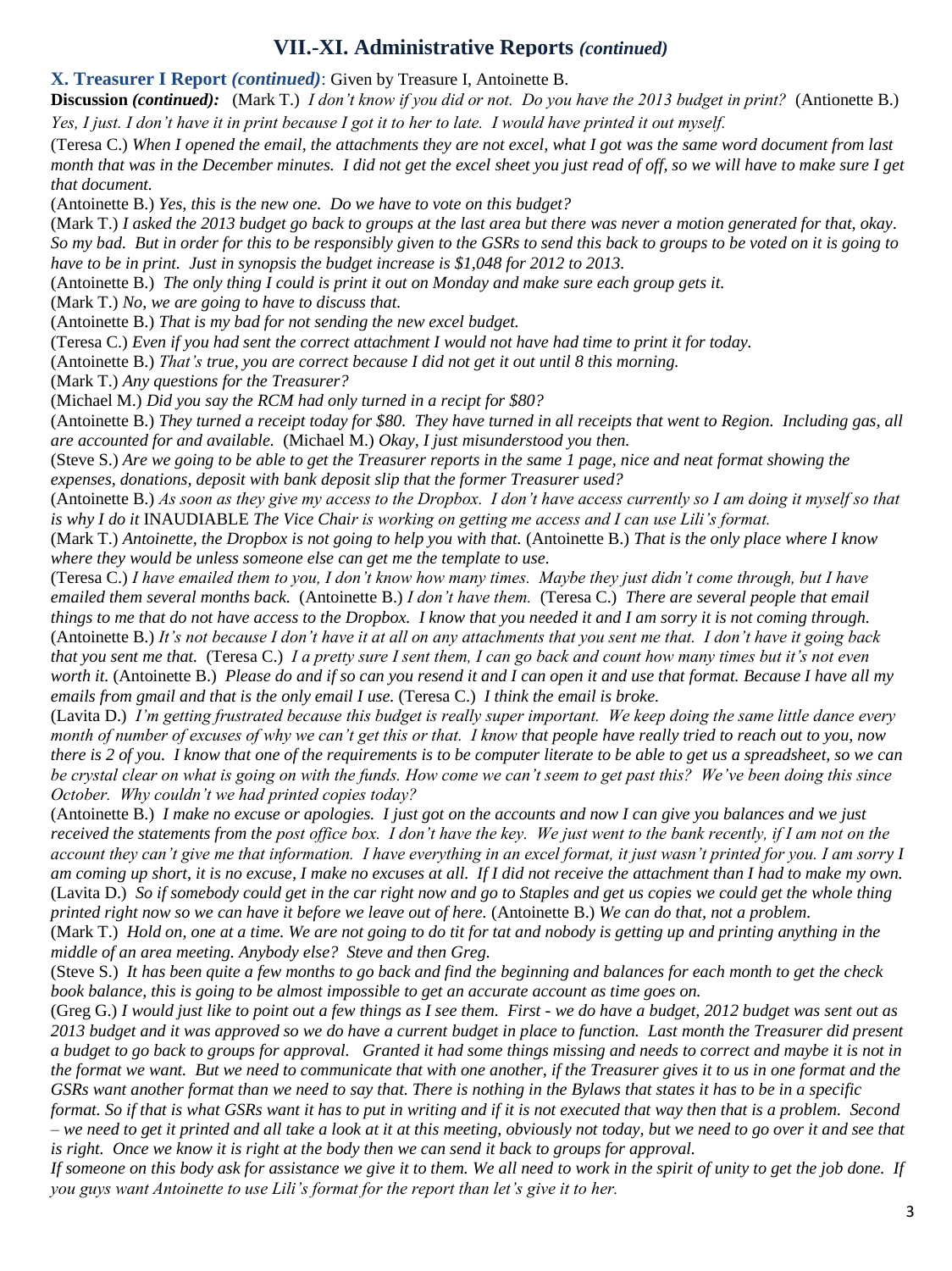# **VII.-XI. Administrative Reports** *(continued)*

### **X. Treasurer I Report** *(continued)*: Given by Treasure I, Antoinette B.

**Discussion** *(continued):* (Greg G.) *If it doesn't happen then we can address it at that point. As far as the budget goes I don't think we even discuss it today. I think it is a waste of time to discuss it because we don't have anything to look at.* (Teresa C.) *In comment to GSRs putting it in writing, Steve did make a comment about it and maybe someone else and it is in the minutes and I can find it. I remember that because that it what prompted me to pull Lili's monthly and yearly budget report formats that I emailed to Antoinette several months back. And Christopher, before he left he offered to reach out to Lili get the reports and go assist Antoinette with using the format. So again I emailed them to Christopher so he could help Antoinette. I don't think that ever happened, but there was another mention and it was included in the minutes. So it has been put in writing and it was requested by at least 1 GSRs that I can recall without looking. I don't pretend to know what is in all 17 pages of these minutes every month. But that is why they are done and put in writing so we can reference them.*  (Mark T.) *Any other questions?*

### **X. Treasurer II Report**: Randall D. None given.

**Discussion**: (Mark T.) *Randall do you have a report?* (Randall D.) *No, Sir.* (Mark T.) *You don't have one, I just was asking if you had one.*

**XI. Regional Committee Member I Report**: Given by RCM I, Greg. G. *Hard copy of report and attachments for RCM Report, 159 Regional Motions to be voted on by groups and HPR Process were handed out to Admin body and GSRs at ASC. Total of 17 pages. Also sent out again in email with Jan. Minutes for re-printing if necessary.*

**Discussion:**

*\*1 st GSR orientation will be Sunday Feb 3rd from 2pm – 3pm before Area Service, same location.*

*\*The donation for PR – Regional Phone Line donation for \$80 for the 2012 budget was given to CARNA. RANA Treasurer has receipt. RCM 2012 Budget year end was below the \$900 approved amount.*

*\*RCM Budget - \$25.15 for copies. 25 copies (17 pgs) this shall be reimbursed to Secretary budget for printing costs. Beginning balance as of Jan. 6th = \$900, less \$25.15 current expense = new balance of \$874.50. When we print ourselves it cost \$0,06 a print, ie. having the Secretary print on our printer – this is what we are supposed to do as it costs \$0.09 - \$0.15 a print at Staples. When subcommittees print the funds come from our budgets and goes to the Secretary's budget in the form of her purchase of ink and paper.*

*Summary of Motions to be voted on by groups:*

#### *Motion 156-3 –To be voted on by Groups*

*Twice a year the regional subcommittee meets for 2 days, the other 4 meetings are 1 day. There has been controversy in regards to what the region pays for hotel rooms. The Regional Admin body gives reports to the GSR at the yearly assembly on what has happened in the last year and there hotel rooms are paid for as they travel long distances. The current policy for this is very general on who got hotel rooms. This motion clarifies who the hotel rooms are for given the limited amount of money. Generally it is \$2,500 and we spend \$1,200 on conference costs and the remaining funds are for hotel rooms. This motion clarifies the priority of who gets the hotel rooms. If you are a GSR you can write to the CARNA Secretary requesting a room – after the Admin rooms and required members rooms are paid, it is first come first serve AND which GSR has to travel the greatest distance.* 

*Motion 159-3(Etta F.) & 159-4 (Sherri V.)– Both motions to be voted on by Groups These motions are about recommending members to WSC. These are not for them to get the position; these are only recommendations for an opportunity for an interview. RBZ process is a new process for becoming a service member at World level. These are not paid, they are voluntary positions. Descriptions of positions are in attachments.* 

*Motion 159-5 – To be voted on by Groups ECCNA letter recommendation. ECCNA convention purpose is to buy Basic Texts for members up and down the East Coast. Region would like to send someone from the Region to help them organize the convention.*

(Mark T.) – *Is it incorporated?* (Greg G.) *I don't know, there is a website: eccna.org* 

*Nominations & Elections: I apologize to the area as I have been doing this incorrectly. When there is a nomination I am supposed to be bring it back to you to be voted on. When Antoinette B. was nominated I was supposed to have you all vote and bring it back. I was unaware, so I apologize .* 

*Donna Lee was the RDA and was elected to the RD position. Eddie was our RDA II and he has moved up to RDA. So now the RDA II position is open and Kim A. has been nominated. Nominations are closed and she was the only nomination. Groups need to vote on Kim A.'s nomination as RDA II.* 

*Open Positions - please contact me or find the qualifications and duties on CARNA website.*

*Secretary Position is open. Currently filled by pro-temp.* 

*Chair, Vice Chair and Policy will be coming open shortly. And we are considering a Vice Treasurer for a 1 year training transition.*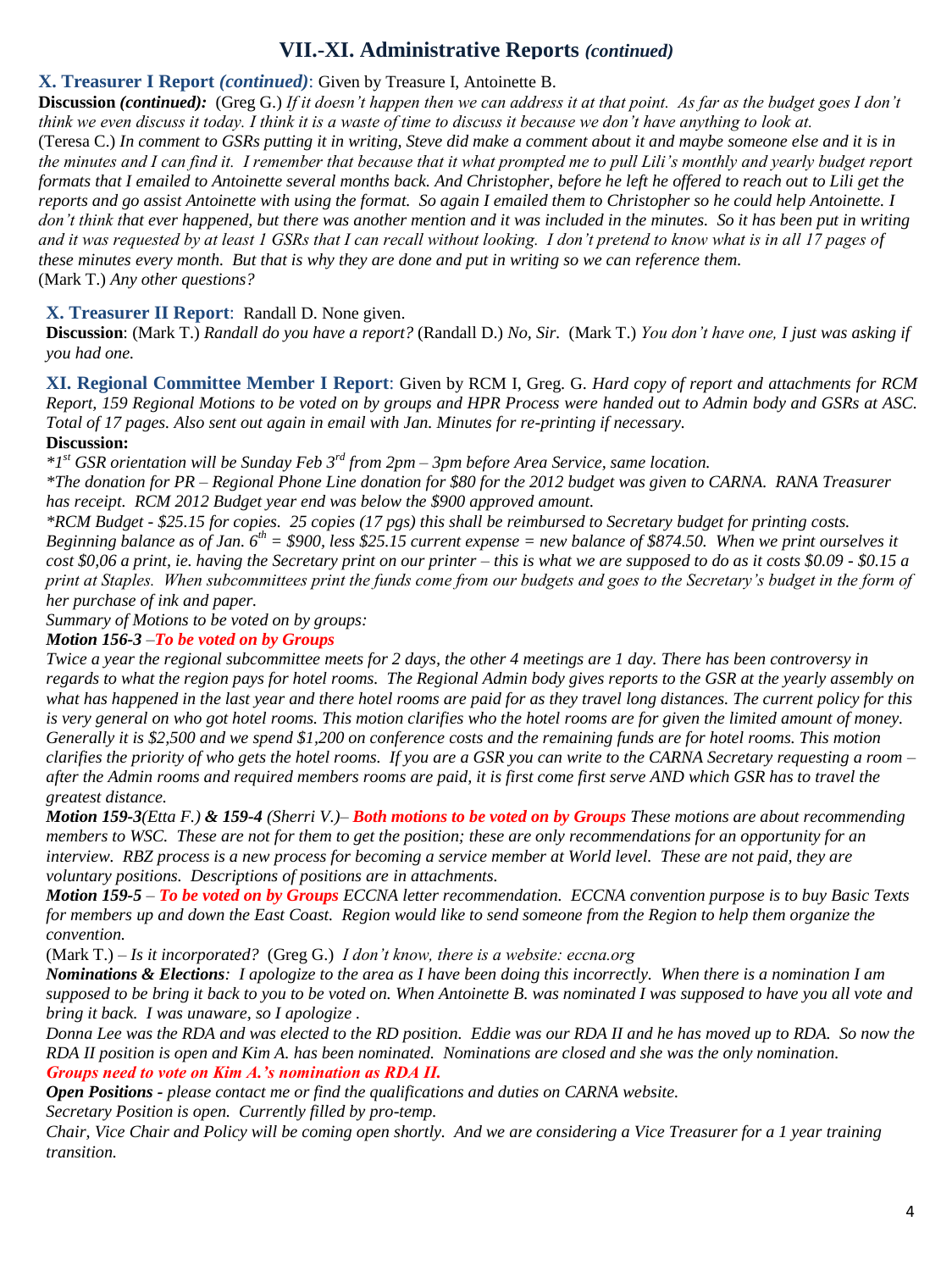# **VII.-XI. Administrative Reports** *(continued)*

**XI. Regional Committee Member II Report***:* None given by RCM II, Rudolph C. ABSENT .No Discussion:

# **XII. Subcommittee Reports**

**A. Activities Report**: None given by Chair, Julie C. ABSENT No Discussion.

**B. Hospitals & Institutions (H&I) Report**: Given by Chair, Lavita D.

*No report written report submitted.* **NoDiscussion**

**C. Literature Chair Report**: Given by Chair, Margret D.

Last Area we sold \$429.30. I ordered our literature by email on December  $29<sup>th</sup>$  however they did not receive it .I called and faxed the order on 1/3 and they sent me a partial order. Unfortunately it was small and the stuff we needed the most should arrive on tomorrow. The order placed for Dec/Jan was for \$435.09. We are out of Flat books and Living Clean. I will still take orders for those and I can deliver them when they come in if that is acceptable.

I just received was for \$370.47 and I did get the new Living Clean books at they are \$8.75. I am still looking for help as an Assistant Chair.

**Discussion:** (Mark T.) *We will need to discuss as in the past we have had problems with literature being carted all over as it is hard to keep track of, keeping it contained causes less issues. I can't tell you not to as our Bylaws don't state that it cannot be done. Wish we had a Policy Chair.*

(Margret D.) *I can keep it at my house and give out my address as I am there most days, people can come by and pick it up.*  (Mark T.) *I don't recommend that. I will look into the Policy on delivering back ordered literature to meetings. Can we get a current total of our assets for the 2013 budget? It is just going to be a number as the total will be \$3,000. But we need to know what our current assets are so we can plug it into the budget for next month to send it back with GSRs to be voted on.*  (Margret D.) *I can get that to you once the complete order comes in, hopefully on Monday.* 

(Lavita D.) *Can we get an updated copy of the Literature form with Living Clean and any other updates added?* (Margret D.) *I am not sure who is responsible for printing it out.* (Teresa C.) *The Secretary II has been printing it out. I am not sure per the Bylaws who is responsible for updating.* (Margret D.) *Living Clean needs to be added, \$8.75 and the Tri-Color Medallions are listed on the order form as \$20, but they now \$25.* (Kemper B.) *There is a word doc in the Dropbox that can be updated and resaved for printing to a pdf.* (Steve S.) *Can anyone go in and change that document?* (Teresa C.) *No. Only Trusted Servants have access to update, then the new form will be uploaded to the website in pdf format that cannot be changed.* (Mark T.) *Let me clarify the Dropbox. It is actually Lili D's personal Dropbox, it is not a RANA Dropbox.*  (Margret D.) *I can give a total of what we sold once I finish processing orders.* (Mark T.) *As long as we have it for the next area that is fine.* 

**D. Outreach Report**: None given by Chair, Stephanie B. ABSENT

**Discussion:** (Teresa C.) *She is not here, but she did email me a report. However I believe we passed a motion stating that I cannot read it, is that correct?* (Body) *That is correct.* (Teresa C.) *I told her that I would at least ask to clarify. I do want to point out that her term is up in March, which is 2 months from now, per the Bylaws notification must be made. Stephaine did say she is willing to serve another term.*

(Mark T.) *GSRs please put this on your forms and announce this at meetings – that her term will be up in 2 months.* (Teresa C.) *Although she is still willing if someone else has interest they should also consider be nominated in March.* (Mark T.) *She needs some support*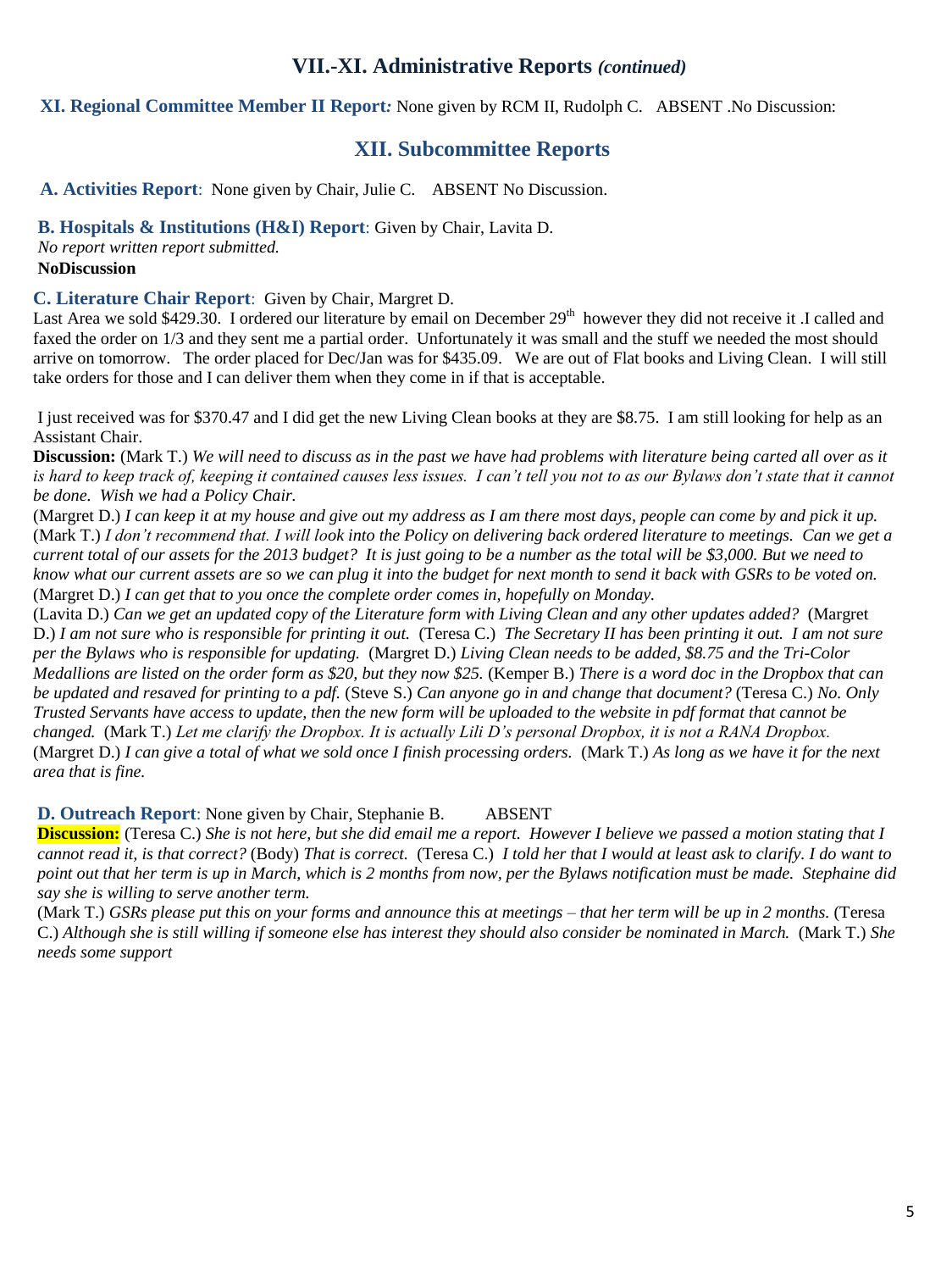# **XIXII. Subcommittee Reports** *(continued)* **XIII. Subcommittee Reports** *(continued)* **. Subcommittee Reports** *(continued)*

#### **E. Public Relations (PR) Report**: Given by Chair, Kemper B

Good afternoon,

I would like to thank you all for allowing me to serve. PR Met on Sunday, December 9<sup>th</sup> at the normally scheduled time and place. The vote to move to the new website vendor was unanimous. We moved the website and it has been live using the new format since December  $15<sup>th</sup>$ . The first payment was made for the first 3 months of the website, which billing cycle is from December  $17<sup>th</sup>$  thru March  $17<sup>th</sup>$ . The amount was \$14.97. A receipt has been brought to area for reimbursement through budgeted funds.

We moved on to the meeting lists. We did not receive any other submissions for ideas to modify the meeting lists other than the one that we had at November's Area Service Meeting. We had a discussion and voted to give the meeting lists 1 more month until print, and if we had any another submissions, vote on a favorite and print that one. We have yet to be given another submission. For all that are interested, the process is simply taking the current meeting list (either the physical list or a digital version can be provided in .doc format) and write notes or modify the file to attempt to improve its format. We will vote on a favorite submission and begin printing for the  $1<sup>st</sup>$  Quarter 2013 on Sunday, January  $13<sup>th</sup>$  at our next PR meeting.

Finally, PR had a presence at the New Year's Eve celebration put on by In it to Win It group, and although not a major turnout, we would like to thank that home group for allowing us time in their event to discuss current events in PR.

Our next meeting will be held at the regularly scheduled time and place on January 13th. Again we urge all GSR's to please take the message back to their home groups that we are voting on meeting list design on this date, and the more submissions and ideas we have, the more we can promote God's conscience and unity with this decision.

In Loving Service, Kemper B. (RANA PR Chairperson) **Discussion:** (Kemper B.) *I went to the post office today before area* and *I could not get our box open with the key. I go to the post office during business hours and have them fix our lock. It has worked before, so I know clue why it would not open and I was pulling on it like a barbarian. So I decided to be spiritual and walk away.* (Mark T.) *Did you go 'postal' on it?*  (Body) *laughs.* (Kemper B.) *So we may end up with new keys as they may have to put a new lock on the box.*  (Kemper B.) *The emailing service we had for Admins that stop working. The new website has this service and I have already set them up, I just want to make sure all the members are okay with setting up forwarding to their personal email. This allows protecting personal account, but still allows for others to directly contact. Currently I have been receiving them all and forwarding.* (Mark T.) *I have a few people looking at the Bylaws as I would like to correctly determine how many ASC meetings have to be missed before a group is removed from the meeting list to ensure the schedule remains accurate.*  If any of this body does NOT want to have your email forwarded please tell Kemper. I am telling you, forward mine. (Kemper B.) *That also goes for the website, if you don't want you name listed on the website under your position let me know and I can remove it.* (Teresa C.) *In everybody's folder there is a sheet that has current filled positions and terms on one side and open positions on the other. We used to have the RANA email addresses listed, and I removed them when the site broke, I will put them back on the list for next month. Please use these sheets and let everyone at your home group know about our open positions, when a position will be opening up and how to contact each member.* (Matt R.) *What was the date for voting on the meeting list?* (Kemper B.) *Next Sunday.* (Steve S.) *I called the phone line as I wanted to get directions to the Saturday night meeting and I was told it was still at the Fairview Baptist Church.* (Kemper B.) *Fairview? It was never at Fairview, it was at Bragg Hill.* (Steve S.) *It was after Bragg Hill.* (Body) *It was at Falmouth.* (Steve S.) *Yes, she told be Falmouth.*  (Kemper B.) *Okay. I will call it in. Thank you.* 

**F. VRCC Director Report**: None given by Chair, Gary T. ABSENT **Discussion:** (Mark T.) *There was no meeting.*

(Randall D.) *Can I make a request that groups pass up their donations? It is 5:30 and I haven't yet been able to get all the donations.* (Mark T.) *Certainly!*

(Mark T.) *We have some clarification on group's attendance at area.* (Greg G.) *The only place in the Bylaws that speaks about groups and meeting list is in Article 12 – Section 1. It only speaks to be added, not taken off.* (Teresa C.) *I remember us discuss this before.* (Michael M.) *Should we add something?* (Greg G.) *I think it should be addressed.*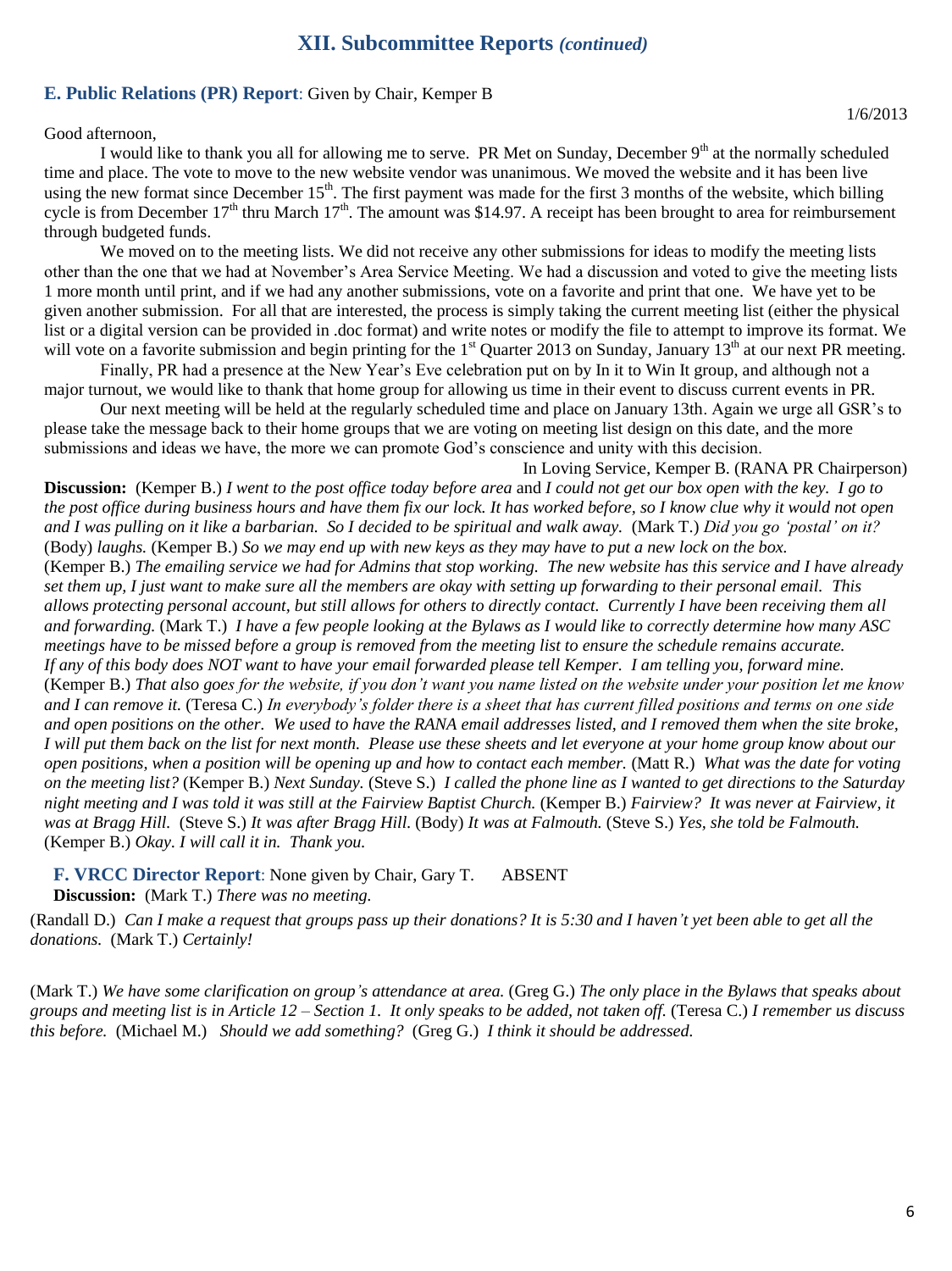# **XIII. Group Service Representative (GSR) Reports**

GSR reports called by Secretary to be read to body.

| <b>HOME GROUP</b>                                                                                                                                                                                                                                                                                                                                                                                                                                                                      | <b>GSR/ALT</b>                                                                                                                                                          | <b>DAYS AND TIMES</b><br><b>OF MEETINGS</b> | # GROUP<br><b>MEMBERS</b> | # AVG. WKLY<br><b>ATTENDANCE/</b><br><b>NEWCOMERS</b> | <b>GROUP</b><br><b>DONATION</b>  | LIT.<br><b>ORDER</b> |  |  |
|----------------------------------------------------------------------------------------------------------------------------------------------------------------------------------------------------------------------------------------------------------------------------------------------------------------------------------------------------------------------------------------------------------------------------------------------------------------------------------------|-------------------------------------------------------------------------------------------------------------------------------------------------------------------------|---------------------------------------------|---------------------------|-------------------------------------------------------|----------------------------------|----------------------|--|--|
| 1. Set it Off                                                                                                                                                                                                                                                                                                                                                                                                                                                                          | Jonathan C. - Rep                                                                                                                                                       | Sun. 7 - 8:15pm                             | 4                         |                                                       | \$0.00                           | \$0.00               |  |  |
| We are doing well with meeting attendance and support, be we still need home group members. I would also like to apologize on behalf                                                                                                                                                                                                                                                                                                                                                   |                                                                                                                                                                         |                                             |                           |                                                       |                                  |                      |  |  |
| of the meeting for it not being held 2 weeks in a row. If questions I'm happy to answer them.                                                                                                                                                                                                                                                                                                                                                                                          |                                                                                                                                                                         |                                             |                           |                                                       |                                  |                      |  |  |
| Group Anniversaries: None reported.<br><i>*Needs help &amp; support</i>                                                                                                                                                                                                                                                                                                                                                                                                                |                                                                                                                                                                         |                                             |                           |                                                       |                                  |                      |  |  |
| 2. Who Wants to Live                                                                                                                                                                                                                                                                                                                                                                                                                                                                   | Matt R. - Alt. GSR                                                                                                                                                      | Mon. - Fri.12 - 1:00pm                      |                           |                                                       | \$0.00                           | \$0.00               |  |  |
| Doing well with string attendance. We have filled the secretary position (George H. $\rightarrow$ Matt R.) bust have a position open for set up                                                                                                                                                                                                                                                                                                                                        |                                                                                                                                                                         |                                             |                           |                                                       |                                  |                      |  |  |
| position.<br>Group Anniversaries: Ben .- 2years 1/10/13 Michelle G.- 2years 1/17/13                                                                                                                                                                                                                                                                                                                                                                                                    |                                                                                                                                                                         |                                             |                           |                                                       |                                  |                      |  |  |
| 3. In It to Win it                                                                                                                                                                                                                                                                                                                                                                                                                                                                     | Sarah K.- GSR<br>Casey L.-Alt. GSR                                                                                                                                      | Mon. 7:00 - 8:30pm                          | 12                        | 45/3                                                  | \$0.00                           | \$0.00               |  |  |
| Steady attendance; plenty of support.                                                                                                                                                                                                                                                                                                                                                                                                                                                  |                                                                                                                                                                         |                                             |                           |                                                       |                                  |                      |  |  |
| Group Anniversaries: Jan 7 – Stephanie B: 2 yrs., Shanna C: 1 yr. Feb 11 – Greg G: 9 yrs.                                                                                                                                                                                                                                                                                                                                                                                              |                                                                                                                                                                         |                                             |                           |                                                       |                                  |                      |  |  |
| 4. Hope Fiends                                                                                                                                                                                                                                                                                                                                                                                                                                                                         | Kevin S. - Alt. GSR                                                                                                                                                     | Tue. 7 - 8:15pm                             | 3                         | 20/2                                                  | \$10.00                          | \$0.00               |  |  |
| Group status is good. The doors are open, the bills are paid and the message is being carried. We are planning a home group work shop<br>to inform newer people the function of the a home group and the importance and the benefits of getting involved in service we have a<br>tentative date set for January 15 <sup>th</sup> . But we'll almost definitely push it back at this week's group conscience, for better planning.<br>Group Anniversaries: Feb $12th$ – Chris R.: 1 yr. |                                                                                                                                                                         |                                             |                           |                                                       |                                  |                      |  |  |
| 5. Standing by Recovery                                                                                                                                                                                                                                                                                                                                                                                                                                                                | Steve S.- GSR                                                                                                                                                           | Tue. $7:30 - 8:30$ pm                       | 14                        | 14/1                                                  | \$40.00                          | \$62.00              |  |  |
| Group is strong. Always needs support.                                                                                                                                                                                                                                                                                                                                                                                                                                                 |                                                                                                                                                                         |                                             |                           |                                                       |                                  |                      |  |  |
| Group Anniversaries: Pam C. 19 years on 2/3/13, Steve S. 2 years on 1/24/13<br><i>*Needs help &amp; support</i>                                                                                                                                                                                                                                                                                                                                                                        |                                                                                                                                                                         |                                             |                           |                                                       |                                  |                      |  |  |
| 6. Clean Works                                                                                                                                                                                                                                                                                                                                                                                                                                                                         | $Dot. - GSR$<br>None - Alt. GSR                                                                                                                                         | Wed. 7 - 8:00pm                             | 6                         | $50 - 60/3 - 4$                                       | \$50.60                          | \$17.00              |  |  |
| We could always use more support and home group members we need an alt. GSR. Apologize for Church being locked 2 weeks ago.                                                                                                                                                                                                                                                                                                                                                            |                                                                                                                                                                         |                                             |                           |                                                       |                                  |                      |  |  |
| Group Anniversaries: Russ 11 years on Jan 19 <sup>th</sup> .                                                                                                                                                                                                                                                                                                                                                                                                                           |                                                                                                                                                                         |                                             |                           |                                                       |                                  |                      |  |  |
| 7. The Lie Is Dead                                                                                                                                                                                                                                                                                                                                                                                                                                                                     | Nelson-GSR                                                                                                                                                              | Wed. 7 - 8:15pm                             | $\omega$                  | $\blacksquare$                                        | \$0.00                           | \$0.00               |  |  |
| <i>*Needs help &amp; support</i><br>** Absent at Area 3 or more consecutive months**                                                                                                                                                                                                                                                                                                                                                                                                   |                                                                                                                                                                         |                                             |                           |                                                       |                                  |                      |  |  |
| Group Anniversaries: None reported.                                                                                                                                                                                                                                                                                                                                                                                                                                                    |                                                                                                                                                                         |                                             |                           |                                                       |                                  |                      |  |  |
| 8. Start Living Group                                                                                                                                                                                                                                                                                                                                                                                                                                                                  | John C. - GSR<br>Robert - Alt. GSR                                                                                                                                      | Thu. 7 - 8:00pm                             | 10                        | 12/2                                                  | \$13.00                          | \$27.00              |  |  |
| <b>None</b><br>Group Anniversaries: None reported                                                                                                                                                                                                                                                                                                                                                                                                                                      |                                                                                                                                                                         |                                             |                           |                                                       |                                  |                      |  |  |
| 9. Freedom from Bondage                                                                                                                                                                                                                                                                                                                                                                                                                                                                | Michael M. - GSR<br>None - Alt. GSR                                                                                                                                     | Thur. 8 - 9:00pm                            | 3                         | $10-15/1-2$                                           | \$20.00                          | \$0.00               |  |  |
| Group is alright. Needs home gourp members to help support the work. Still looking for a new space, which another fellow addict might                                                                                                                                                                                                                                                                                                                                                  |                                                                                                                                                                         |                                             |                           |                                                       |                                  |                      |  |  |
| have one.                                                                                                                                                                                                                                                                                                                                                                                                                                                                              |                                                                                                                                                                         |                                             |                           |                                                       |                                  |                      |  |  |
| Group Anniversaries: None reported<br><i>*Needs help &amp; support</i>                                                                                                                                                                                                                                                                                                                                                                                                                 |                                                                                                                                                                         |                                             |                           |                                                       |                                  |                      |  |  |
| 10. Man Up to the                                                                                                                                                                                                                                                                                                                                                                                                                                                                      | Cleo J. - GSR                                                                                                                                                           | Thur. 7 - 8:30pm                            | $10 - 12$                 | $15 - 20/1$                                           | \$0.00                           | \$24.00              |  |  |
| Flatbook                                                                                                                                                                                                                                                                                                                                                                                                                                                                               |                                                                                                                                                                         |                                             |                           |                                                       |                                  |                      |  |  |
| Happy new year. Our group is doing well. Everyone is welcome to experience Recovery with us.<br>Group Anniversaries: Jan. 10: Kenny F. celebrates 4 yrs. Jan. 17 Cleo J celebrates 21 years – both at Man Up to the Flatbook.                                                                                                                                                                                                                                                          |                                                                                                                                                                         |                                             |                           |                                                       |                                  |                      |  |  |
| 11. New Beginnings                                                                                                                                                                                                                                                                                                                                                                                                                                                                     | Tee Tee - GSR                                                                                                                                                           | Fri. $7 - 8:15$ pm                          |                           | $20 - 30/3$                                           | \$20.00                          | \$34.30              |  |  |
| Our group is doing well. Large group yet lacking in home group member like most groups. We could always use more support and                                                                                                                                                                                                                                                                                                                                                           |                                                                                                                                                                         |                                             |                           |                                                       |                                  |                      |  |  |
| home group members.                                                                                                                                                                                                                                                                                                                                                                                                                                                                    |                                                                                                                                                                         |                                             |                           |                                                       |                                  |                      |  |  |
| Group Anniversaries: None reported.                                                                                                                                                                                                                                                                                                                                                                                                                                                    |                                                                                                                                                                         |                                             |                           |                                                       | <i>*Needs help &amp; support</i> |                      |  |  |
| 12. Primary Purpose                                                                                                                                                                                                                                                                                                                                                                                                                                                                    | Antoinette B. - GSR<br>Louis C. - Alt. GSR                                                                                                                              | Sat. & Sun. 12 - 1:30pm                     | 7                         | $17/2 - 4$                                            | \$30.00                          | \$31.50              |  |  |
| We are doing fine and Saturday we are averaging 13 addicts and Sunday we are averaging 17 addicts in attendance. We are averaging 2-<br>4 newcomers and each meeting. Jan $27th$ (Sunday) we are sponsoring a 2013 Spiritual Breakfast from 10am – 1:30pm. Fun, open                                                                                                                                                                                                                   |                                                                                                                                                                         |                                             |                           |                                                       |                                  |                      |  |  |
|                                                                                                                                                                                                                                                                                                                                                                                                                                                                                        |                                                                                                                                                                         |                                             |                           |                                                       |                                  |                      |  |  |
|                                                                                                                                                                                                                                                                                                                                                                                                                                                                                        | sharing and fellowship. All addicts are welcome. Southern Breakfast - eggs, muffins, bagels, bacon, sausage, juice, coffee, etc Liz h<br>will be our spiritual speaker. |                                             |                           |                                                       |                                  |                      |  |  |
| Group Anniversaries: No anniversaries this month to report.                                                                                                                                                                                                                                                                                                                                                                                                                            |                                                                                                                                                                         |                                             |                           |                                                       |                                  |                      |  |  |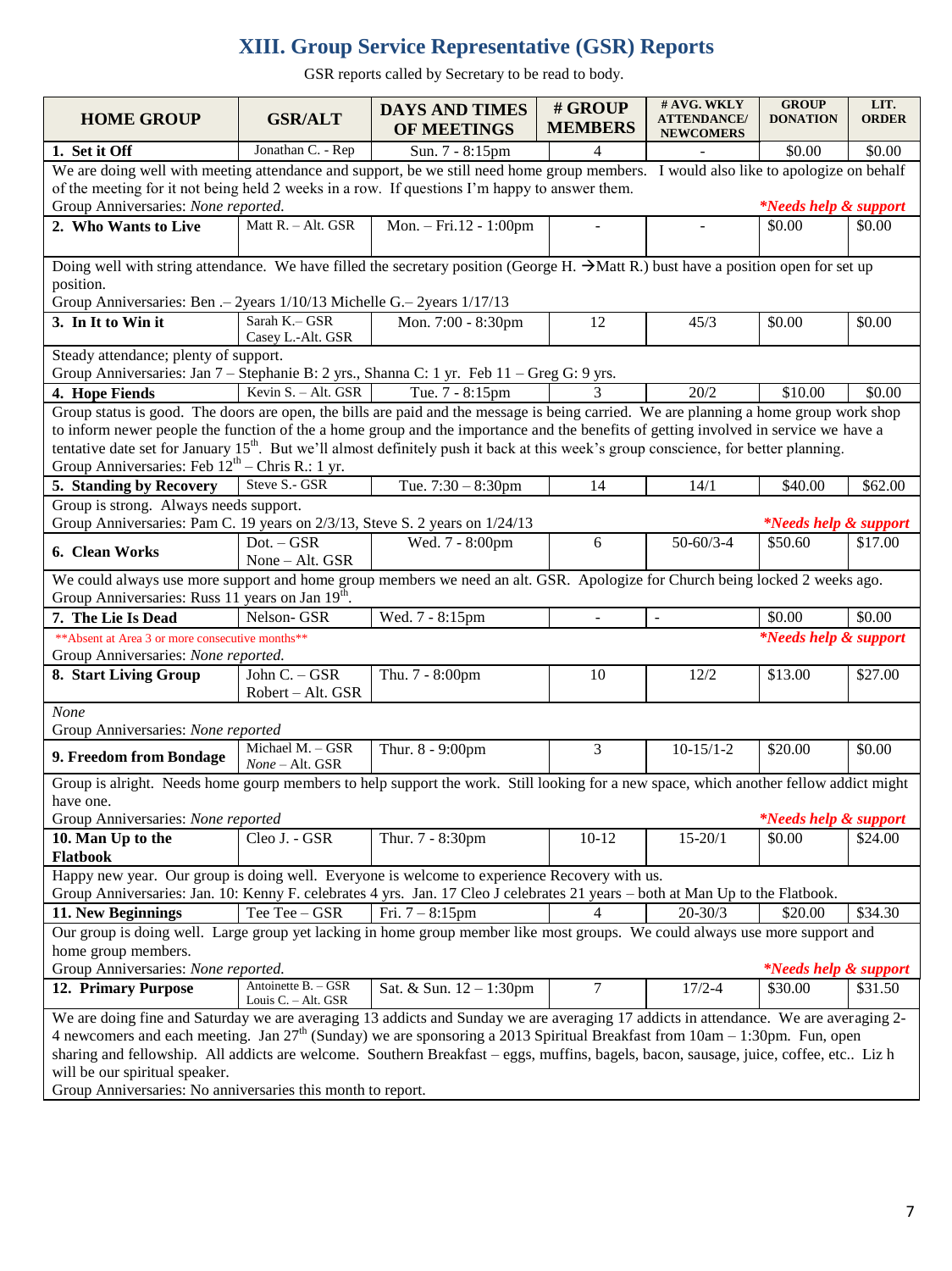# **XIII. Group Service Representative (GSR) Reports** *(continued)*

| <b>HOME GROUP</b>                                                                                                                                 | <b>GSR/ALT</b>                          | <b>DAYS AND TIMES</b><br>OF MEETINGS | # GROUP<br><b>MEMBERS</b> | # AVG. WKLY<br><b>ATTENDANCE/</b><br><b>NEWCOMERS</b> | <b>GROUP</b><br><b>DONATION</b> | LIT.<br><b>ORDER</b>             |  |  |  |
|---------------------------------------------------------------------------------------------------------------------------------------------------|-----------------------------------------|--------------------------------------|---------------------------|-------------------------------------------------------|---------------------------------|----------------------------------|--|--|--|
| 13. Experience, Strength                                                                                                                          | Reed C.- GSR                            | Sat. 7 - 8:30pm                      | $15 - 20$                 | $40+73-5$                                             | \$11.00                         | \$17.50                          |  |  |  |
| & Hope                                                                                                                                            | None-Alt. GSR                           |                                      |                           |                                                       |                                 |                                  |  |  |  |
| <b>NEW ADDRESS:</b> 2100 Airport Ave. Fredericksburg (Arm of Lord Ministries)                                                                     |                                         |                                      |                           |                                                       |                                 |                                  |  |  |  |
| New meeting location. New GSR. Steady attendance.                                                                                                 |                                         |                                      |                           |                                                       |                                 |                                  |  |  |  |
| Group Anniversaries: Randall D. will celebrate 8 years on Jan 5 <sup>th</sup> and Antoinette B. will celebrate 31 years on Jan 26 <sup>th</sup> . |                                         |                                      |                           |                                                       |                                 |                                  |  |  |  |
| 14. Clean and Serene                                                                                                                              | Dominic E. - GSR<br>Alt. GSR - need one | Fri. 10-11pm                         | 4                         | $12 - 15/1$                                           | \$0.00                          | <b>UNK</b>                       |  |  |  |
| Our group is doing well. We always could use support and new home group members. I had a mix up with a back pack and in fact we                   |                                         |                                      |                           |                                                       |                                 |                                  |  |  |  |
| didn't vote on a donation (maybe group consciences was a little rushed) I will make a motion next month to double our donation of \$10 to         |                                         |                                      |                           |                                                       |                                 |                                  |  |  |  |
| \$20.00 to make up for this.                                                                                                                      |                                         |                                      |                           |                                                       |                                 |                                  |  |  |  |
| Open positions: Alt. GSR, Secretary.                                                                                                              |                                         |                                      |                           |                                                       |                                 |                                  |  |  |  |
| Thank you Dominic E.                                                                                                                              |                                         |                                      |                           |                                                       |                                 |                                  |  |  |  |
| Group Anniversaries: None reported.                                                                                                               |                                         |                                      |                           |                                                       |                                 | <i>*Needs help &amp; support</i> |  |  |  |
| 15. Final Surrender                                                                                                                               |                                         | Mon., Tue., Fri. & Sat.<br>7-8:30pm  |                           | $-/-$                                                 | $U$ N $K$                       | $U$ N $K$                        |  |  |  |
| <b>ABSENT</b>                                                                                                                                     |                                         |                                      |                           |                                                       |                                 |                                  |  |  |  |
| Group Anniversaries: None reported.<br><i>*Needs help &amp; support</i>                                                                           |                                         |                                      |                           |                                                       |                                 |                                  |  |  |  |
| 16. Noon Beginnings                                                                                                                               |                                         | Sat.-Sun. 12 -1pm                    | <b>UNK</b>                | <b>UNK</b>                                            | <b>UNK</b>                      | <b>UNK</b>                       |  |  |  |
| <i>*Needs help &amp; support</i><br>** Absent at Area 3 or more consecutive months **<br>Group Anniversaries: None reported.                      |                                         |                                      |                           |                                                       |                                 |                                  |  |  |  |
| 17. Colonial Beach                                                                                                                                | Bill C. - GSR                           | Fridays 7-8pm                        | I/NK                      | 13/2                                                  | <b>UNK</b>                      | <b>UNK</b>                       |  |  |  |
| <b>Survivors Group</b>                                                                                                                            |                                         |                                      |                           |                                                       |                                 |                                  |  |  |  |
| December was a short moth for us in terms of attendance; however we did have new comers and the return of some of our usual members.              |                                         |                                      |                           |                                                       |                                 |                                  |  |  |  |
| Group Anniversaries: No anniversaries<br>Terri $Q - GSR$<br><b>18. Beautiful Butterflies of</b>                                                   |                                         |                                      |                           |                                                       |                                 |                                  |  |  |  |
| Saturday 10-11am<br>Monique D. - Rep<br><b>Recovery</b>                                                                                           |                                         |                                      | 6 (estimate)              | $5 - 10/?$                                            | \$0.00                          | \$0.00                           |  |  |  |
| None                                                                                                                                              |                                         |                                      |                           |                                                       |                                 |                                  |  |  |  |
| Group Anniversaries: Terri $Q - 1$ yr (next month I think).                                                                                       |                                         |                                      |                           |                                                       |                                 |                                  |  |  |  |

#### **XIV. 2 nd Quorum Legend: P = Present A = Absent**

| <b>HOME GROUP NAME</b>                | P/A | <b>NAME</b>             | <b>POSTION</b> |
|---------------------------------------|-----|-------------------------|----------------|
| 1. Set It Off                         | P   | Jonathan                | Rep            |
| 2. Who Wants to Live                  | P   | Matt R.                 | GSR            |
| 3. In It to Win It                    | P   | Sarah K.                | GSR            |
|                                       | P   | Casey L                 | Alt. GSR       |
| 4. Hope Fiends                        | P   | Kevin S.                | Rep            |
| 5. Stand By Recovery                  | P   | Steve S.                | <b>GSR</b>     |
| 6. Clean Works                        | P   | Dot. G.                 | GSR            |
| 7. The Lie Is Dead                    | A   |                         |                |
| 8. Start Living Group                 | P   | John C.                 | GSR            |
| 9. Freedom from Bondage               | P   | Michael M.              | <b>GSR</b>     |
| 10. Man Up to the Flatbook            | P   | Cleo J.                 | GSR            |
| 11. A New Beginning Group             | P   | Tee Tee                 | <b>GSR</b>     |
| 12. Primary Purpose                   | P   | Antoinette<br><b>B.</b> | <b>GSR</b>     |
| 13. Experience, Strength &<br>Hope    | P   | Reed C.                 | GSR            |
| 14. Clean and Serene                  | P   | Dominic E.              | GSR            |
| 15. Final Surrender                   | A   |                         |                |
| 16. Noon Beginnings                   | A   |                         |                |
| 17. Colonial Beach Survivors<br>Group | P   | Bill C.                 | GSR            |
| 18. Beautiful Butterflies             | P   | Monique<br>D.           | Rep            |

| 2 <sup>st</sup> QUORUM CALL -Must 4 per Bylaws |    |  |  |  |  |
|------------------------------------------------|----|--|--|--|--|
| Group Represented                              | 15 |  |  |  |  |
| <b>Procedural Votes</b>                        | 15 |  |  |  |  |

# **XV. Old Business**

#### **Regional Motion:**

None

#### **Area Motion(s):**

*A.* **Motion 12/02-01:** *\*\*Bylaws to be updated* Maker: Greg G. (RCM I) 2nd by: Kim K. Add to agenda, Roman numeral III. Roll Call of Executive Committee Members & Subcommittee Chairs **Intent:** To have a formal roll call of trusted servants.

*VOTE: Abstain= 1, For=12, Against= 1 Motion – PASSED* **No Discussion**

B. **Motion 12/02-02:**

Maker: Julie C. (Activities Chair) 2nd by: Bill C. To get \$50 for the copying of the Area Speaker Jam flyers to distribute throughout the Region & the Area. **Intent:** To help with participation.

*VOTE: Abstain= 0, For=12, Against= 1 Motion – PASSED* **No Discussion**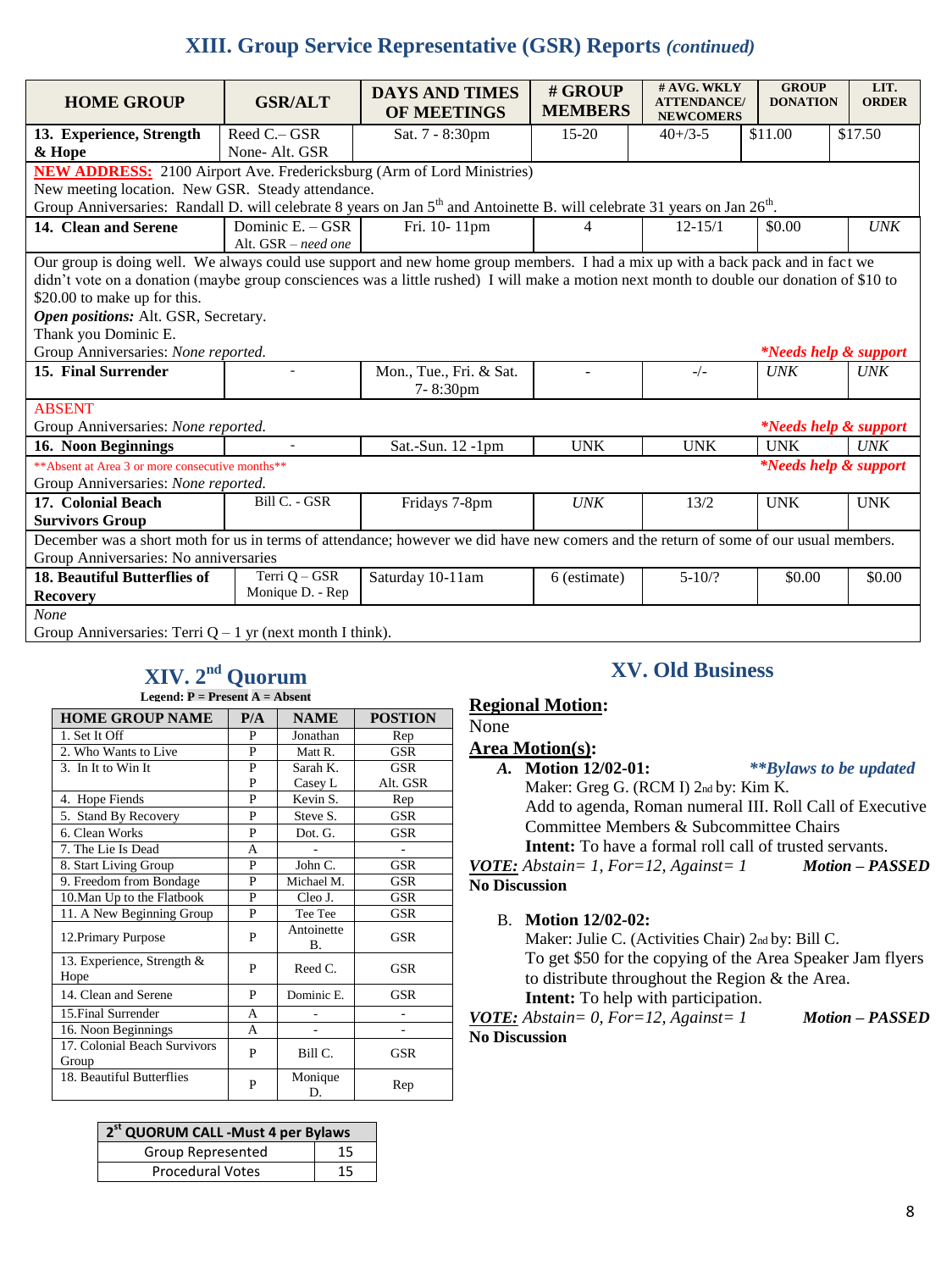#### **XV. Old Business** *(continued)*

#### C. **Motion 12/02-10:** Maker: Greg G. (RCM I) 2nd by: Etta F. *\*\*Bylaws to be updated*

Add to Article 6. In RANA Bylaws Section 7 – Policy Subcommittee: The purpose of the Policy Subcommittee is to discuss motions and proposals that amend the RANA Bylaws Service Guidelines & Rules of Order. Advise the RANA members regarding Bylaws & Rules of Order.

Policy Subcommittee – Qualifications & Duties:

- **A.** Two (2) years clean time
- **B.** One (1) tear term
- **C.** One (1) year ASC experience
- **D.** Keep updated Bylaws and distribute to RANA members

**E.** Hold monthly meetings to review Bylaws and discuss motions sent to committee. **Intent:** *None given* 

**No Discussion**

#### *VOTE: Abstain= 1, For=14, Against= 0 Motion – PASSED*

**XVI. Open Sharing**

(Michael M.) To Teresa (Secretary I) *One of your questions was about the Bylaws – it states that the Vice Chair is to update and distribute.* (Lauchlan P.) *It just says that I am to keep record of the updates.* (Teresa C.) *My question was directed towards keeping the Bylaws updated as we don't have anyone in Policy now and the last update was made by me in August. So I was looking to determine if Lauchaln had do it, was he going to do it or were we going to wait until we to do it when we get the position filled.* (Lauchlan P.) *I will do it if it is my job, I didn't know there were qualifications established yet. Were they established yet?* (Mark T.) *They were with the vote that was just passed.* (Teresa C.) *There were other motions have been passed that also need to be updated in the Bylaws that was more to my point, as opposed to what we just passed today. So are we going to update the Bylaws all at one time or do we do them as they are passed? Because I haven't done an update since August as I was looking at the Bylaws to determine what my roles are now as I am covering 2 positions.* (Lauchlan P.) *I forgot it, so I will take care of it. My mistake I did not know that was what I was supposed to do, I will take care of it.* 

(Teresa C.) *I had asked for clarification on being an automatic nominee.* (Michael M.) *You want that added?* (Teresa C.) *I don't want it added, I want clarification – what does it mean, exactly. So when we read the qualifications and duties to a nominee, stating they are an automatic nominee and they agree, what are they agreeing too?* (Mark T.) *Yes, if you are elected to that position and you are an automatic nominee that does not mean you have to accept the nomination. You agree that you are an automatic nominee, but when the time comes this is not a hostage situation so if you don't want to accept the nomination you don't have to.* (Teresa C.) *So if you knew you didn't want the nomination you would communicate that as soon as possible to the body so they could find someone with the qualifications and accepted the duties, correct?* (Mark T.) *We would to think that is what would happen.* (Steve S.) *As an automatic nominee doesn't that mean that if you fulfill the requirements for Treasure II and it becomes time for you to take on Treasurer I doesn't it mean that even though you don't fulfill the requirements for Treasurer I you automatically become the automatic nominee anyway? So even though you don't have all the qualifications you have the experience from that one year you just served as Treasurer II. Isn't that what automatic nominee means?* (Mark T.) *Yes, in brief that is what it means.* (Teresa C.) *It's a willingness thing.* (Mark T.) *Most definitely.* (Steve S.) *So if you have fulfilled the term as Treasurer II and you would like to be nominated to be Treasurer I but don't fill all the qualifications that are in our orange book then you can be the automatic nominee. Correct?* (Mark T.) *Yea, but I don't think it is written that way.* (Michael M.) *What I get from that is that you don't need someone to nominate you for that position.* (Mark T.) *That is correct.* (Lavita D.) *Are we looking to change the wording under letter H. – become an automatic nominee for Secretary II position upon fulfilling term of Secretary II?* (Mark T.) *I have no motion for that, this was just a point of clarification that our Secretary was asking about.* (Teresa C.) *I was asking for myself because I feel like I dropped the ball with Christopher. I did not communicate with him as I was assuming that at some point soon he was going to come over and look at my crazy format and start to learn the roll of writing the minutes, as Secretary I. And then 'poof' gone! So I felt I was not paying attention and wanted to get clarity as to what was the intention of that wording so I could understand it moving forward. For any position that includes this wording, not just Secretary.* 

(Teresa C.) *Storage boxes, it the Lit. budget there is a line item for \$60 for storage boxes. I wanted to know if Margret had purchased any and I could have 3.* (Margret D.) *I did not. The storage boxes that I have here are from Lili.* (Teresa C.) *I just want cardboard ones to store archived paper work, not plastic tubs. Okay, I will buy them from my budget then.*  (Teresa C.) *Lastly, so when we do get a Policy Chair in we will look at the duties of the Vice chair and update as it doesn't make sense to have two positions doing the same thing.*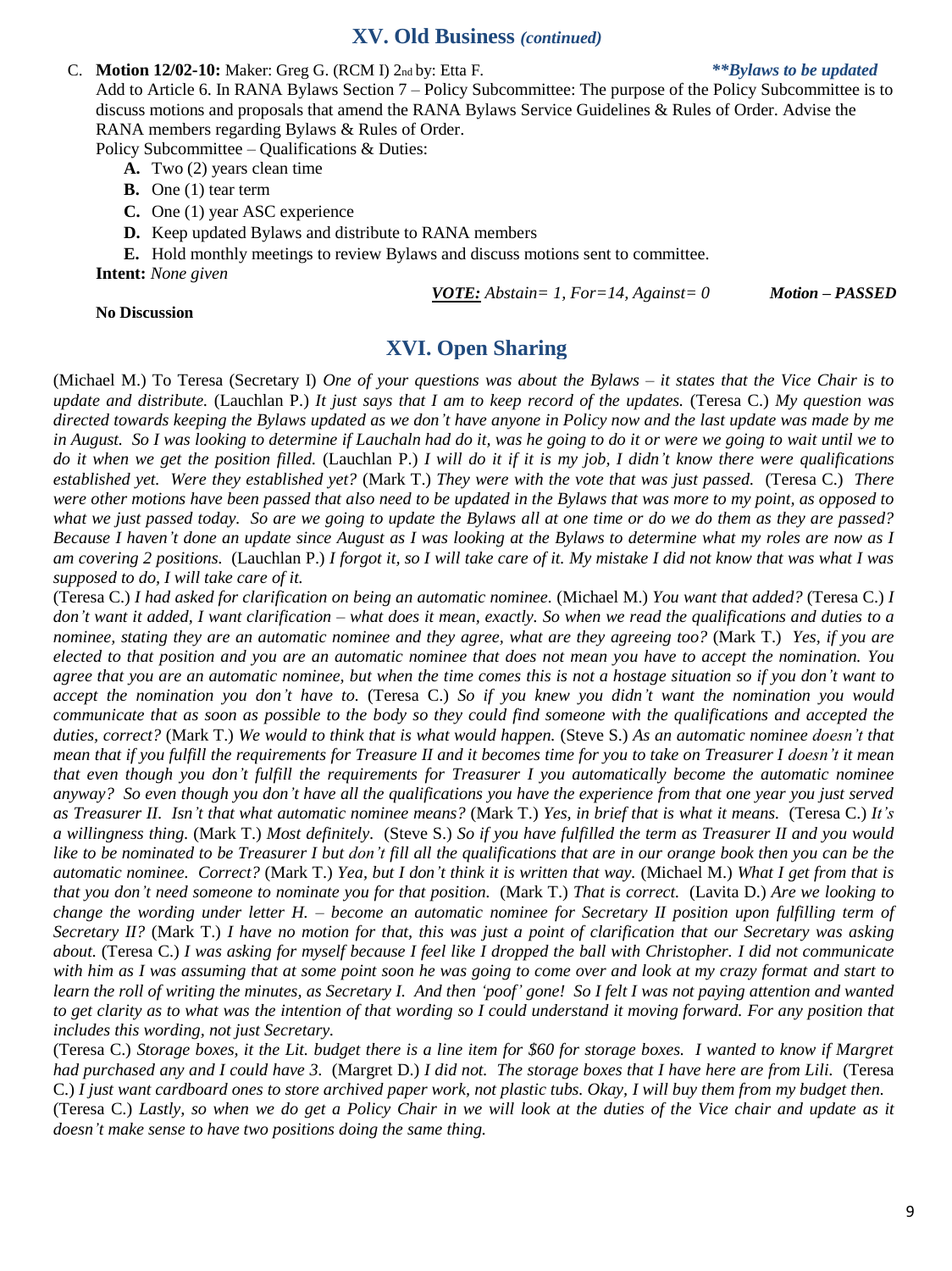# **XVII. Elections for Open Positions**

\*Assistant Literature Chair \*Secretary II \*Outreach Chair \*Policy Chair *\*See your copy of the Bylaws for qualifications*

#### **Secretary II:**

Motion 01/06-04: Maker: Michael M. 2nd by Dominic E. *\*Procedural vote*

To waive 3 months consecutive ASC experience for Matt R. so he may take the Secretary II position. Intent: To fill position with eager member that understands and agreed to qualifications and duties of position. Qualifications: (Greg G.) Read from Bylaws.

(Matt R.) Clean Time: 9 months. Tech savvy. Secretary of home group Who Wants to Live. Willingness to serve in any capacity necessary. Has a sponsor, who has a sponsor.

**Discussion:** (Teresa C.) *Are you able to handle mechanical printer issues?* (Matt R.) *Yes. VOTE: Abstain= 0, For=12, Against= 1 Motion – PASSED*

Motion 01/06-*no number given:* Maker: Michael M. 2nd by Dominic E. *\*Procedural vote*

To elect Matt B. to the Secretary II position.

Intent: To fill position with eager member that understands and agreed to qualifications and duties of position. *VOTE: Secret ballot Motion – PASSED*

# **Congratulations Matthew R. – RANA Secretary II!**

### **Assistant Literature Chair:**

Jonathan C. has stepped up to this position! No qualification & duties, no vote required. **Discussion:** (Jonathan) *I have volunteered to help Margret.* (Body) *Thank you!*

# **Congratulations Jonathan C. – RANA Assistant Literature Chair!**

### **Outreach Chair:**

Current Chair, Stephanie B.'s term is up in March 2013. **Discussion:**

### **Please announce Policy Chair is open and Outreach Chair will be open and need to be filled in March.**

# **XVIII. New Business**

### **Regional New Business Motions:**

*\*See handouts RCM Report, BACK TO GROUPS 159, HRP PROCESS given at Jan RANA ASC and emailed with Jan RANA Minutes.* **A. Motion 156-3 –** motion for 2 day event

## *\*To be voted on by groups and brought back to February ASC, to be voted on at 160th RSC*

Made by Policy - 2nd by Lance of Beach Area Motion to amend – Made by Lance  $G$  – Beach, 2nd by Greg H- Appalacian -- Amendment to 156-3. To add "by the RSC" following the word "requested" in line 9 section A. Intent: to clarify line 9 section A Motion to amend carried unanimously: 12-0-0 Motion to Amend Passes *Full motion follows:*

**Description/Background:**

The CARNA Guidelines and Rules of Order are ambiguous regarding room accommodations for those attending GSR Assembly and October Sunday Workshops on the weekends of the RSC overnight events in April and October. Clarification of this policy became necessary following a controversy centered on which nights, Friday or Saturday, and who is entitled to room accommodations prior to the 155<sup>th</sup> RSC.

#### **Intent:**

To clarify the hotel accommodation policy in CARNA Guidelines and Rules of Order regarding the RSC overnight events in April and October. This policy specifically mentions GSR's before other CARNA members with the express intent to not only encourage the participation of GSRs at the Regional level but also to establish a hierarchy for room allocation.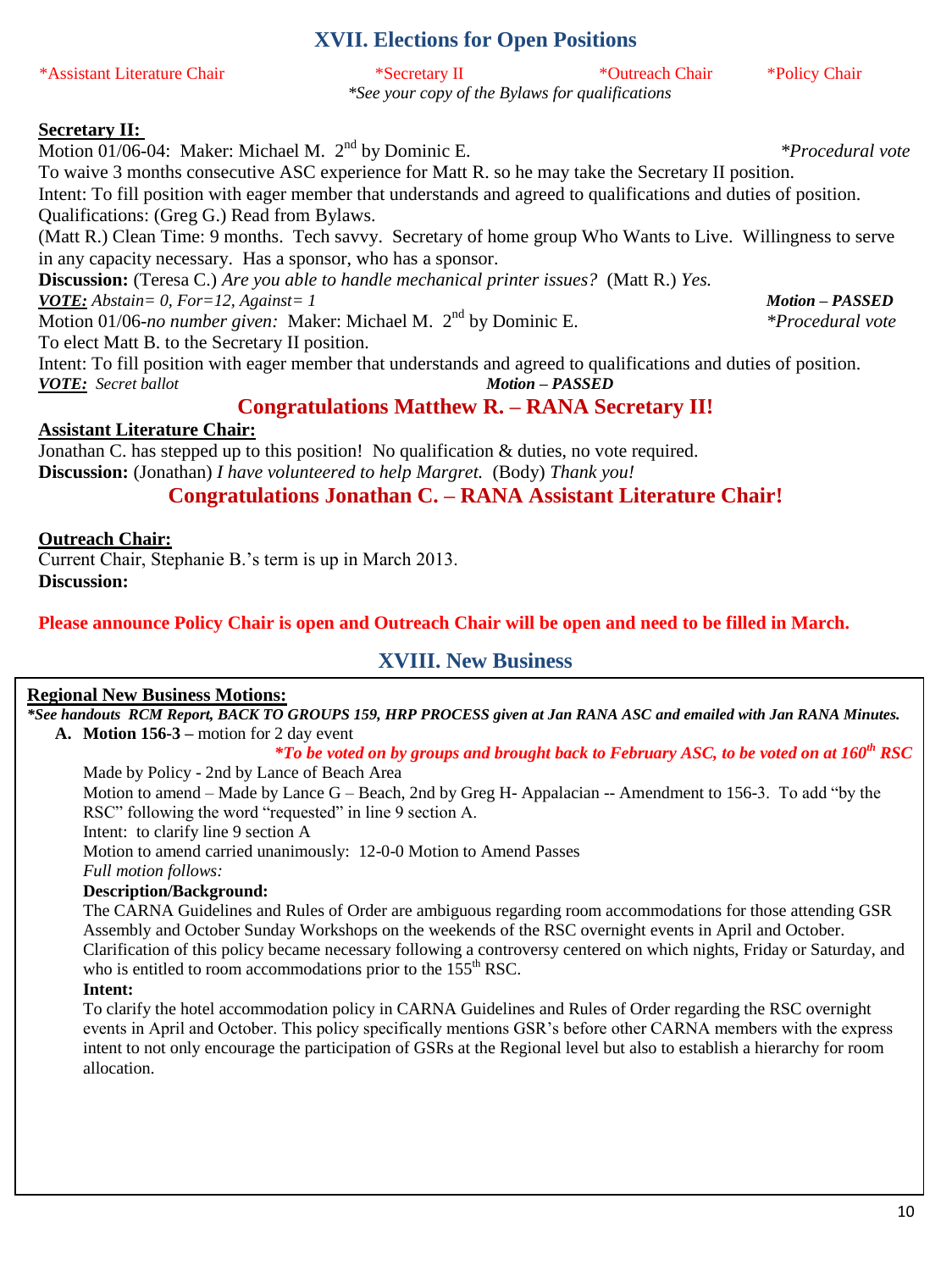# **XVIII. New Business** *(continued)*

### **Regional New Business Motions** *(continued)***:**

*\*See handouts RCM Report, BACK TO GROUPS 159, HRP PROCESS given at Jan RANA ASC and emailed with Jan RANA Minutes.* **B. Motion 159-3:** Friendly amendment to include entire resume – Etta will compile and email to secretary. To delegate to the RD team to complete and submit a Potential Candidate Submission Form for Etta F. This recommendation will be on behalf of the Central Atlantic Region. This will be a for a position as WSC Co-Facilitator.

*\*To be voted on by groups and brought back to February ASC, to be voted on at 160th RSC* Made by Greg G - RANA, 2nd by Greg  $H -$ Appalachian

Description/Background:

At the 158th RSC a motion to recommend Etta to interview for a Co-Facilitator position at World Service. During discussion it was recommended to split the motion into 2 motions. 158-6 was tabled till today.

**Intent:** To support our former RD, RDA, RDAII in her desire to serve as a Co-Facilitator at the WSC.

#### **C. Motion 159-4**:

To delegate to the RD team to complete and submit a Potential Candidate Submission Form for Sherry V. This recommendation will be on behalf of the Centeral Atlantic Region. This will be a for a postion on the Human Resource Panel.

*\*To be voted on by groups and brought back to February ASC, to be voted on at 160th RSC*

**Intent:** To support our former RD, RDA, RDAII, Chair & Vice Chair in her desire to serve on a Human Resource Panel at World Service.

At the 158th RSC a motion to recommend Sherry V to interview for a Human Resource Panel position at World Service. During discussion it was recommended to split the motion into 2 separate motions. 158-6 was tabled till today.

**D. Motion 159-5:** Made by Lance G – Beach Second: Jimmy R – Peninsula

To submit a letter of support for the ECCNA from the region.

**Intent:** to show that the region supports the areas that are co-sponsoring the bid committee for the 2014 ECCNA.

**E.** *Elections: Kim A.'s nomination as RDA II.*

*\*To be voted on by groups and brought back to February ASC, to be voted on at 160th RSC*

**Discussion (for all Regional Motions and Nomination):** *See RCM Report (XI. Pge 4)*

### **Area New Business Motions:**

- *A.* **Motion 01/06-05:** Maker: Teresa C. (Secretary I) 2nd by: Budgeted *\*Budgeted – no vote required* Reimbursement for \$25.00 for copies at Staples in Nov. Receipts attached. **Intent:** To be fully self-supporting. **No Discussion**
- *B.* **Motion 01/06-06: Maker: Teresa C. (Secretary I) 2nd by:** *\*Budgeted \*Budgeted – no vote required.* Reimbursement for paper, ink and paper. Paper: \$52.49 (2 cases/10,000 sheets), Ink: \$104.98 (3 Blk & 1 Color) 1,770 printed. copies. Total \$157.49. Remaining 2013 Budget \$82.58. **Intent:** To be fully self-supporting. **Discussion:** *Money to move moved from RCM and Chair budget for printing, thus Secretary budget is more than \$82.58.*
- *C.* **Motion 01/06-07:** Maker: Michael M. 2nd by: Bill C. *\*To be voted on by groups and brought back to February ASC \*\*If Passes Bylaws will need to be updated*

Establish in bylaws to remove groups off of the meeting list after missing 3 consecutive ASC meetings. *Amendment Passed* – To include: Add to Article 12, section 2 and renumber subsequently. **Intent:** To have an accurate meeting list. **Discussion:** (Greg G.) *Offer a friendly amendment.*

*D.* **Motion 01/06-08:** Maker: Kemper B. (PR Chair) 2nd by: *\*Budgeted \*Budgeted – no vote required.* To reimburse PR Chair \$14.97 paid through personal account for the website. Pays for 3 months of service. *Receipt attached.* **Intent:** To be fully self-supporting. **No Discussion**